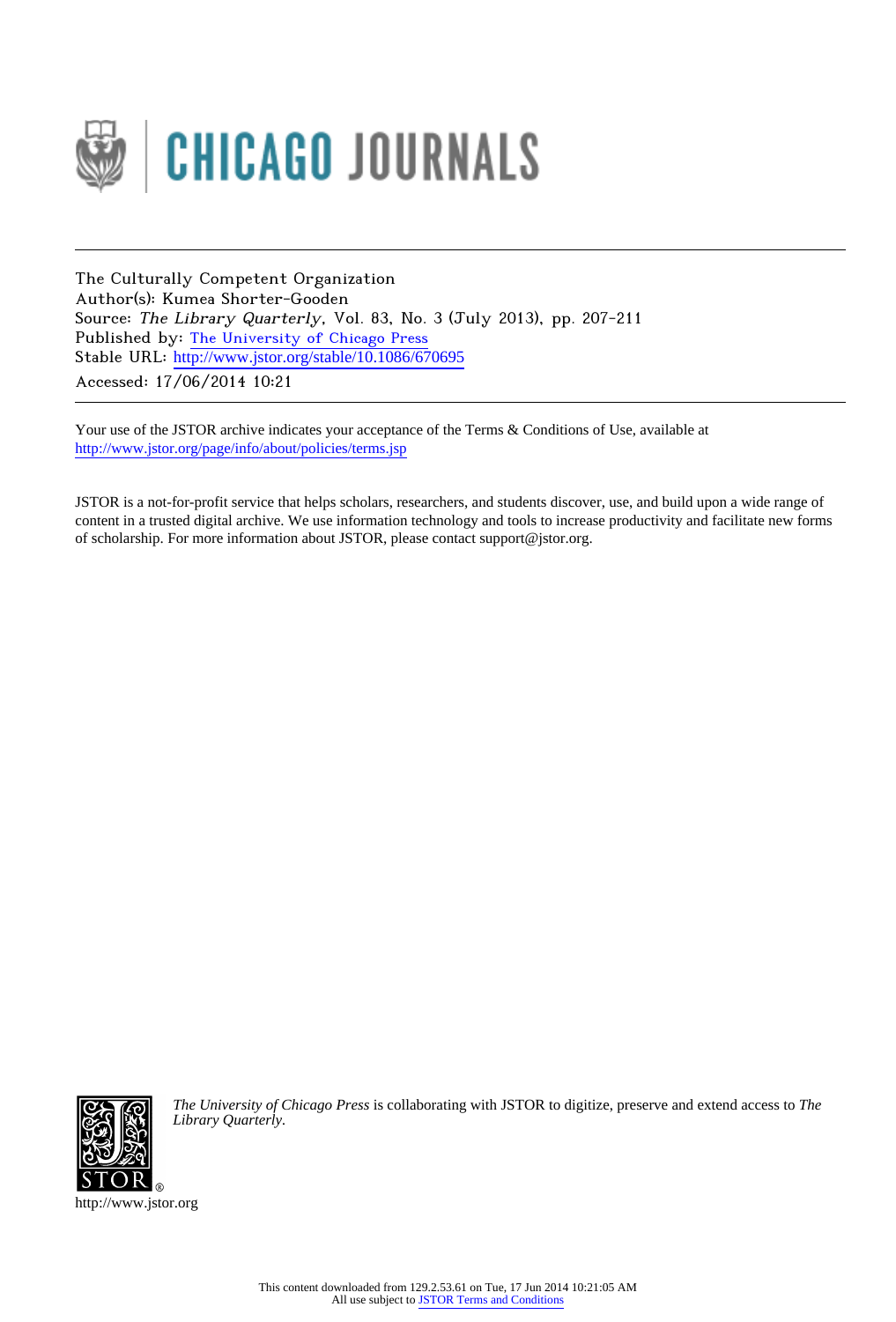# The Culturally Competent Organization

# Kumea Shorter-Gooden

#### ABSTRACT

In the twenty-first century, organizations need to actively work to foster diversity. This is important because it is the just response to an uneven playing field, because the rapidly changing demographics in the United States demand that institutions be responsive if they are to survive, and because heterogeneous groups are more effective than homogeneous groups. Culturally competent organizations—whether they are schools, colleges, or libraries—have three elements in common: (1) they foster the access and success of diverse students, consumers, and employees,  $(2)$  they promote a positive, welcoming, and affirming climate for all, and  $(3)$  they infuse diverse perspectives throughout the substantive work of the organization, for example, in the educational curricula and library programming.

In 1948, my mother graduated with a bachelor's degree in English from Howard University, and she began working in catalog maintenance at the Library of Congress. She was interested in literature, hoped to write a great Ame n 1948, my mother graduated with a bachelor's degree in English from Howard University, and she began working in catalog maintenance at the Library of Congress. She was interested in literature, hoped to write a great American novel, and thought the Library of of the blatant racism. As a black woman, her job required a bachelor's degree, but she was working side-by-side with white women who held the very same position with only a high school diploma, some of whom were rather incompetent.

A few years later, I was born, and our family resided in a very racially segregated Washington, DC. We lived two blocks from Hyattsville, MD. The DC side was probably 98 percent black, and the Maryland side was likely 95 percent white. Eastern Avenue not only divided DC and Maryland; it was a line of racial demarcation. I know we still have our dividing lines; they haven't been erased altogether. But they are much more porous; there is much more fluidity, and the edges of them have frayed.

The world is changing! Forty-three percent of the residents of the State of Maryland are black, Latino, or Asian, and within a decade or so, the state will be majority "minority." Many residents are immigrants or the sons and daughters of immigrants. And we have diversity in socioeconomic status, religion, sexual orientation, ability, and gender identity and expression.

Library Quarterly: Information, Community, Policy, vol. 83, no. 3, pp. 207–211. © 2013 by The University of Chicago. All rights reserved. 0024-2519/2013/8303-0003\$10.00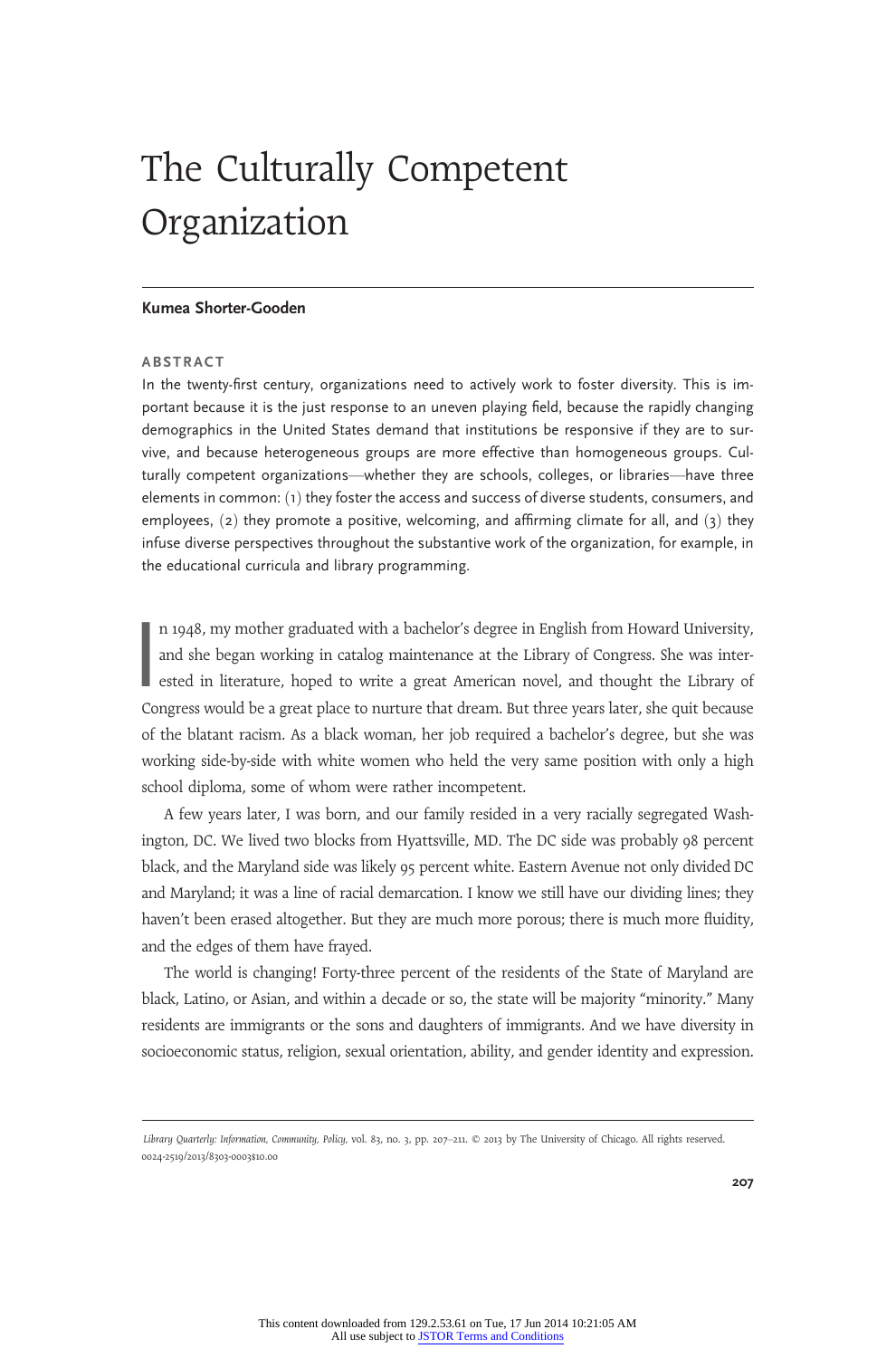## 208 • The Library Quarterly

Plus we are living in a time when we are more aware of the fact that all of us have multiple identities. None of us is just one thing. Some people are biracial or multiracial. For many, identity shifts and changes over time. People don't fit in easy boxes. They don't necessarily want to check just one.

Diversity is the order of the day. And yet it's not enough to simply watch it from a distance or even to simply celebrate diversity. Instead we need to actively foster diversity. Fostering diversity is important for three key reasons:

- 1. First, we do it because it is the right thing to do. We want everyone to be on a level playing field—to have an equal opportunity to learn, to be educated, to get a job, to thrive. This is the social justice rationale.
- 2. Second, because of the rapidly changing demographics, we must embrace diversity. The businesses and schools that fail to figure out how to engage a diverse workforce and serve a diverse clientele will not survive. They will become increasingly irrelevant. This is the bottom line rationale.
- 3. But there is a third reason to embrace diversity: it works better than homogeneity. There is evidence that heterogeneous groups are more effective at solving complex problems than groups where everyone is the same. The groups where everyone is the same may solve problems more quickly. They work faster because members share assumptions and ways of seeing things. But the mixed groups come up with more creative, innovative ideas. They have the benefit of different perspectives and vantage points and worldviews. This is the excellence rationale.

I want to focus next on what it takes to be an organization that truly fosters diversity—on what it takes to be what I call a culturally competent organization. There are three core components of a culturally competent organization or institution. And these three components apply whether it is a school or a college, a library, a community-based nonprofit, a governmental entity, or a Fortune 500 company.

First, there must be opportunities for access for all—opportunities for people of all backgrounds and cultures to participate, to join in, to engage. In a university, this means welcoming students, staff, and faculty from all walks of life. In a public library, this means serving customers and users of all ages and abilities and languages. If your school or library or organization doesn't look like the community around it, if it doesn't mirror the world, you've got some work to do.

Issues of access to higher education have broken wide open this year with the launch of MOOCs (massive online open courses), where anyone from around the world who has access to a computer can take a course from a leading scholar at a top-tier university. The University of Maryland has joined Coursera, which is one of the MOOC companies, and we are offering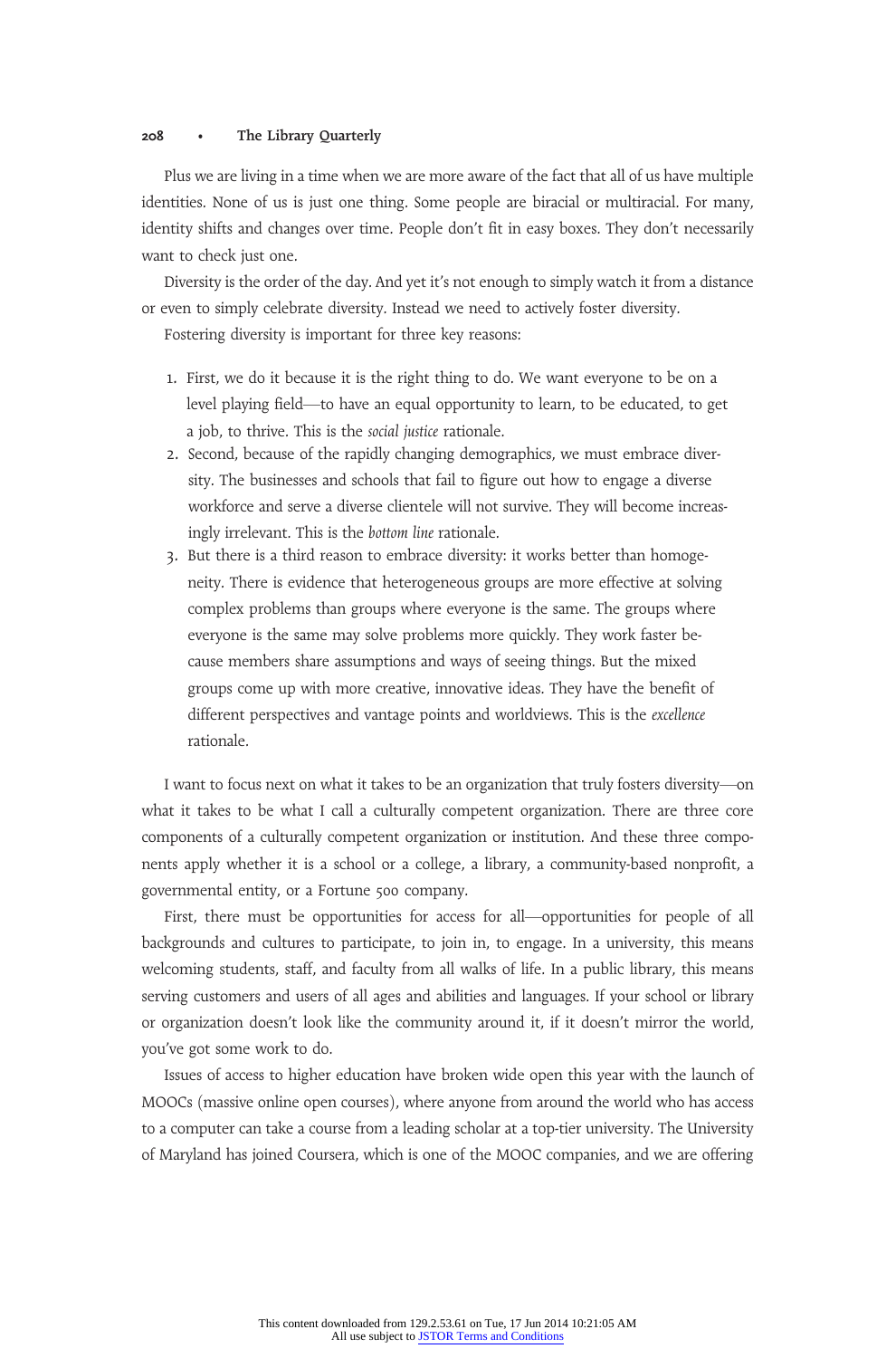four courses this spring. Dr. Elsa Barkley Brown will teach a course on Women in the Civil Rights Movement. The dean of our College of Arts and Humanities told me that an African American woman, who lives in Louisiana, contacted Dr. Brown to see if her book club, composed of women, most of whom had not attended college, could take the course. The answer, of course, is yes! How incredible to be able to foster this kind of access!

Access is important, but so is success. In the university, it is not enough to simply admit students from historically underrepresented groups; we also have to ensure that the structures and supports are in place for their success. It is not enough to simply hire women in technical fields; it is also important to make sure that they don't bump up against a glass ceiling. It is not enough for employees from underrepresented groups to be brought in and to languish at the bottom of the organizational hierarchy; they need to be provided opportunities for supervisory, managerial, and leadership positions. Access and success must go hand-in-hand. That is the first key element of the culturally competent organization.

The second component of a culturally competent organization is a positive climate. It is important to create and sustain a climate that is welcoming, affirming, and embracing of all people. It is about creating an atmosphere of inclusion, where people feel respected and affirmed, regardless of their culture, sexual orientation, or socioeconomic status.

Inclusion means that students don't have to check their heritage at the campus gates. It means that employees can bring their whole selves to work. Creating an inclusive climate means going beyond counting heads. It means understanding people's experiences, the vibe, what it feels like. The old-school notion was: "Come on in. We're glad to have you. We want you to be like us. Dress like us, talk like us, act like us. Learn from us, and you'll be just fine. If you're a little uncomfortable, just try to adjust." The modern notion is: "Come on in. We're glad to have you—with all of your uniqueness. We want to learn from you, and we hope you will learn from us. We know that we'll be better and stronger because you're part of us. It may be uncomfortable at times for all of us. We know we'll make some mistakes. But let's join together to make this work." The old notion is the melting pot. The modern idea is the salad bowl.

Creating and sustaining a positive climate for all is the second key aspect of a culturally competent organization. And getting the climate right can be tough because it means changing the culture of the organization—questioning our assumptions about how we do what we do, recognizing that our ways of doing business reflect a particular cultural framework, not universal truths, and developing a culture that is responsive to the values and worldviews of many.

The third element of a culturally competent organization is the infusion of diverse perspectives throughout the substantive work of the organization. In schools and colleges, this means that the educational curricula must reflect the diversity of the students and of our world. It means a recognition that students need to hear and learn from a multiplicity of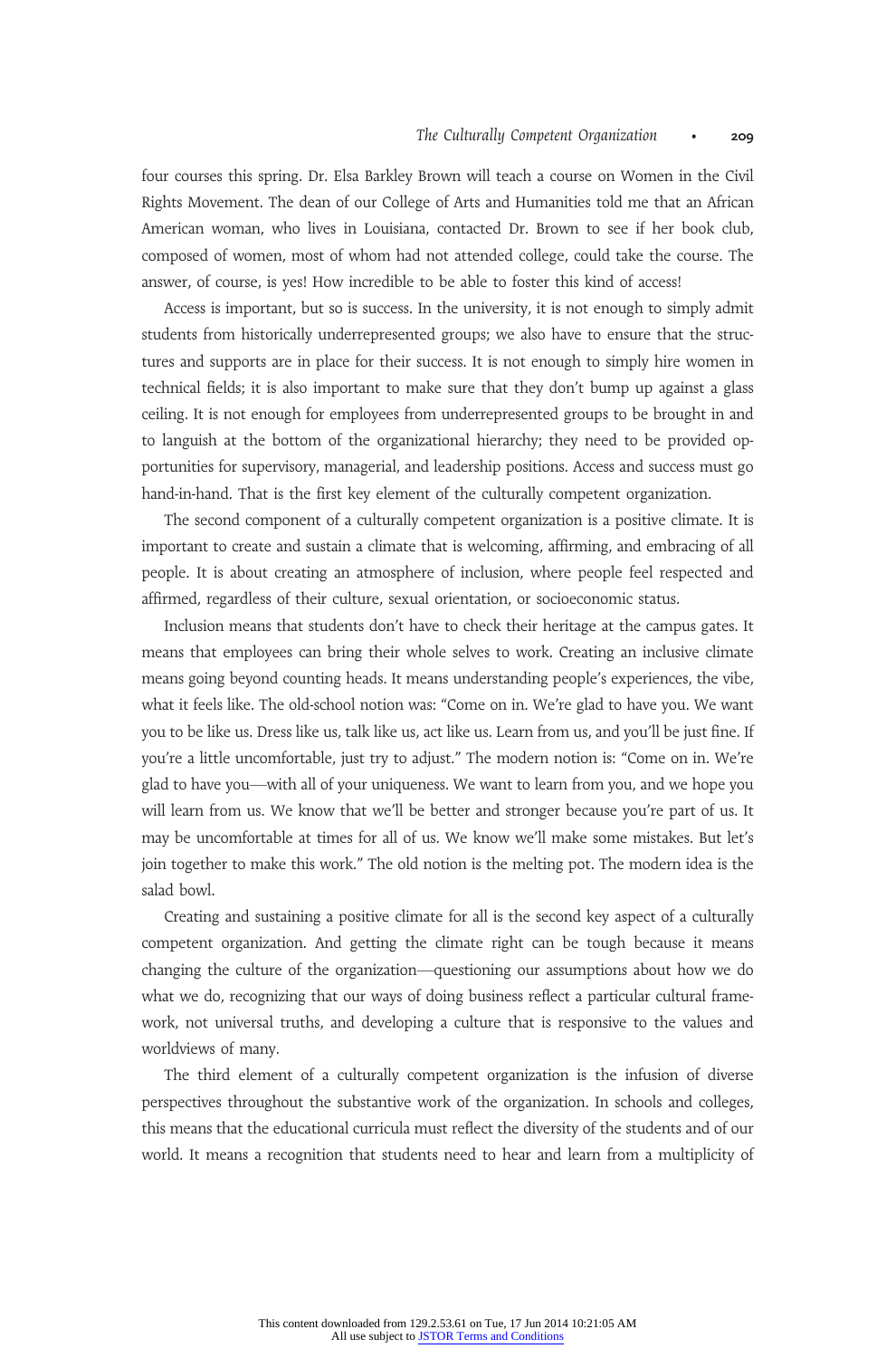## 210 • The Library Quarterly

worldviews and standpoints, that they need to be knowledgeable about diverse cultures and identities, that they need skills in interacting with people who are quite different from themselves. It means a recognition that all students, regardless of their planned career or profession or locale, will need these capacities—that to live and work effectively and be a good global citizen in today's world requires us as individuals to be culturally competent.

Infusing diversity into the curricula means that this material is not simply relegated to the diversity course or to the fifteenth week of the semester. It also means that it is not enough to have one faculty member who is the diversity expert, while it is business as usual for the rest of the faculty. So whether the subject is English, engineering, art history, or information sciences, the curricula need to integrate relevant content from diverse cultural vantage points. In addition, all courses need to utilize pedagogical approaches that respond to the learning styles of diverse learners. Not everyone learns in the same way. Not everyone accesses and processes information in the same way. There are cultural differences in learning styles and approaches. So teaching in a diverse, inclusive manner not only has to do with the content of the course but also with the teaching methods, with how we teach.

In the culturally competent organization, there is access and success, a positive climate regardless of one's identity group, and the infusion of diverse perspectives throughout the substance of the work. The culturally competent organization is one where diversity is part and parcel of the fabric of the institution.

A few years ago, when I was at a university in California, we convened a diversity retreat for the president's cabinet and brought in Dr. Roosevelt Thomas, a nationally renowned diversity expert. At one point, we got stuck in discussing the diversity work that we were doing, and Dr. Thomas asked: "Is diversity a program or is it 'part and parcel'?" In other words, is diversity something that happens in one particular office? Is it the work of one or two people? Is it something aimed at a particular group of students, staff, or faculty? Or is diversity "part and parcel" of the university—embedded in all aspects, in every office, in everyone's job? The message: Diversity needs to be a consideration in all that we do.

I am very proud of the University of Maryland: we have an ethnically diverse student body, with more than a third of our undergraduate students identifying as black, Latino, or Asian. In the past decade, there has been a significant increase in the number of women faculty. We were recently named a Top-25 LGBT-Friendly Campus. We are leaders in increasing access to higher education. And we believe in inclusive excellence—the notion that to be an excellent university we must be diverse and inclusive. And this cannot simply be a program—it must be part and parcel.

We're not there yet. Our work here continues on. I hope yours does, too.